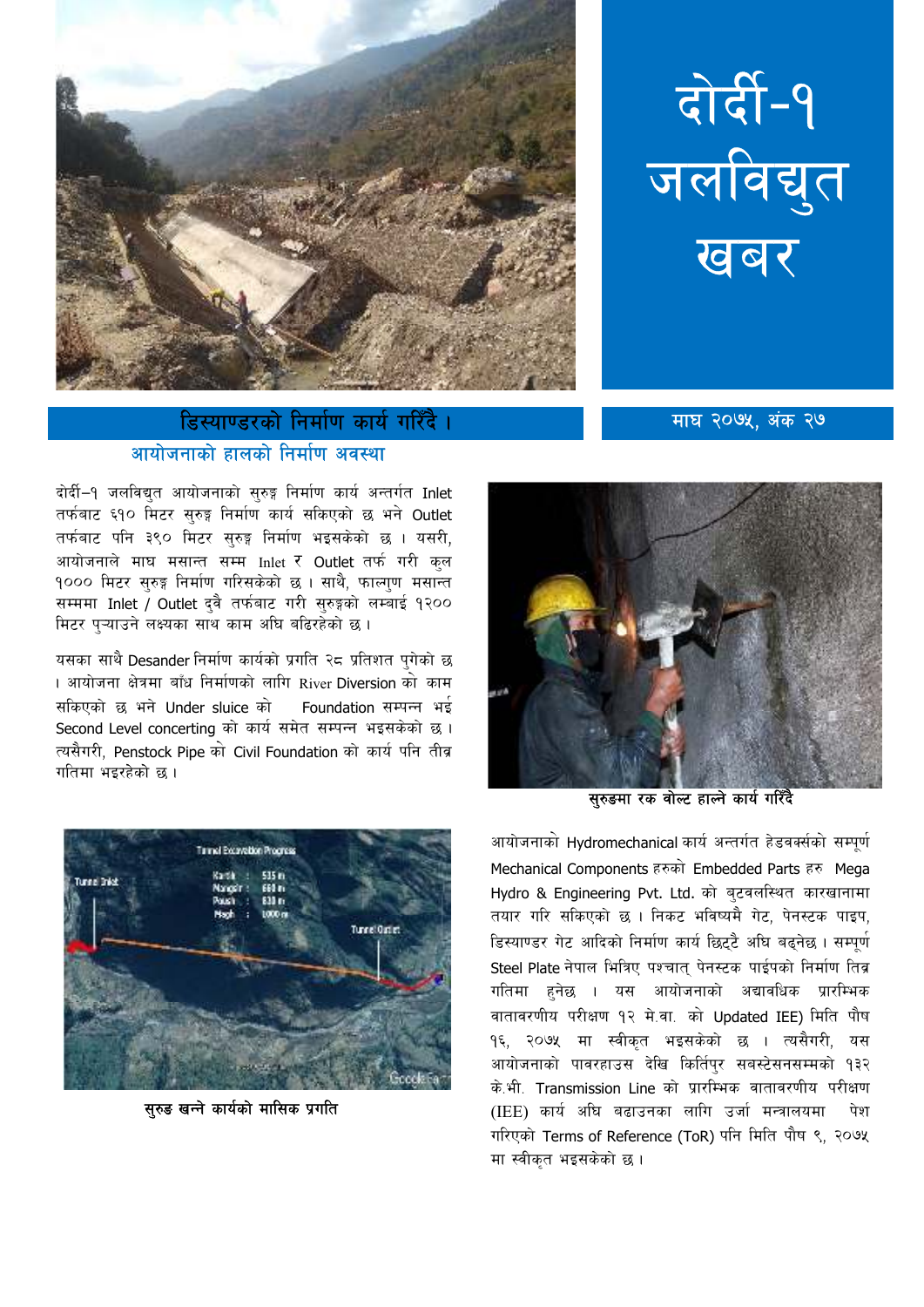आयोजनाको थप १.७ मे.वा. (क्षमता बुद्धि) को लागि नेपाल विद्युत प्राधिकरणसंग यसै पौष महिनामा Draft PPA मा हस्ताक्षर भइसकेको छ। फाल्गण महिनाभित्र थप क्षमताको विद्युत खरिद सम्भौता सम्पन्न गर्ने कम्पनीले लक्ष्य लिएको छ ।

यस आयोजनाको Electromechanical कार्यका लागि B Fouress Pvt. Ltd. (BFL) सँग सम्भ्कौता भइसकेको छ भने ठेकेदारबाट साइट निरीक्षण गरी Earth Mat का Design गर्नको लागि आवश्यक Soil Resistivity Test पनि सम्पन्न भइसकेको छ । यसका साथै आवश्यक Drawing विद्युतगृहका उपकरणहरुको Design कार्य भईरहेको छ।

त्यस्तै. यस आयोजनाको Transmission Line को ठेकदार चयन गर्न प्राप्त प्राविधिक तथा आर्थिक बोलपत्रको मुल्याङ्कन कार्य सुरु भइसकेको छ ।



डिस्याण्डरमा फलामे डण्डी बाँध्ने कार्य गरिँदै

निकट भविष्यमा ठेकदारको चयन गर्न लक्ष यस कम्पनीले राखेको छ । दोर्दी-१ जलविद्युत आयोजनाको विद्युत राष्ट्रिय प्रसारण ग्रीडमा जोड्न आवश्यक नेपाल विद्युत प्राधिकरण अन्तर्गतको किर्तिपुर सबस्टेसनको निर्माण कार्य तीब्र गतिमा अघि बढिरहेको छ।



पेनस्टकको सिभिल कार्यको जगको कार्य गरिँदै



सुरुड भित्रको सर्भेको कार्य गरिँदै



सम्पादक: कृतिका भट्ट दोर्दी खोला जलविद्युत कम्पनी लिमिटेड त्रिपुरेश्वर, काठमाडौं फोन नः ९७७-१-४२३२७५० ईमेल: info@dordikhola.com.np वेबसाइट: www.dordikhola.com.np